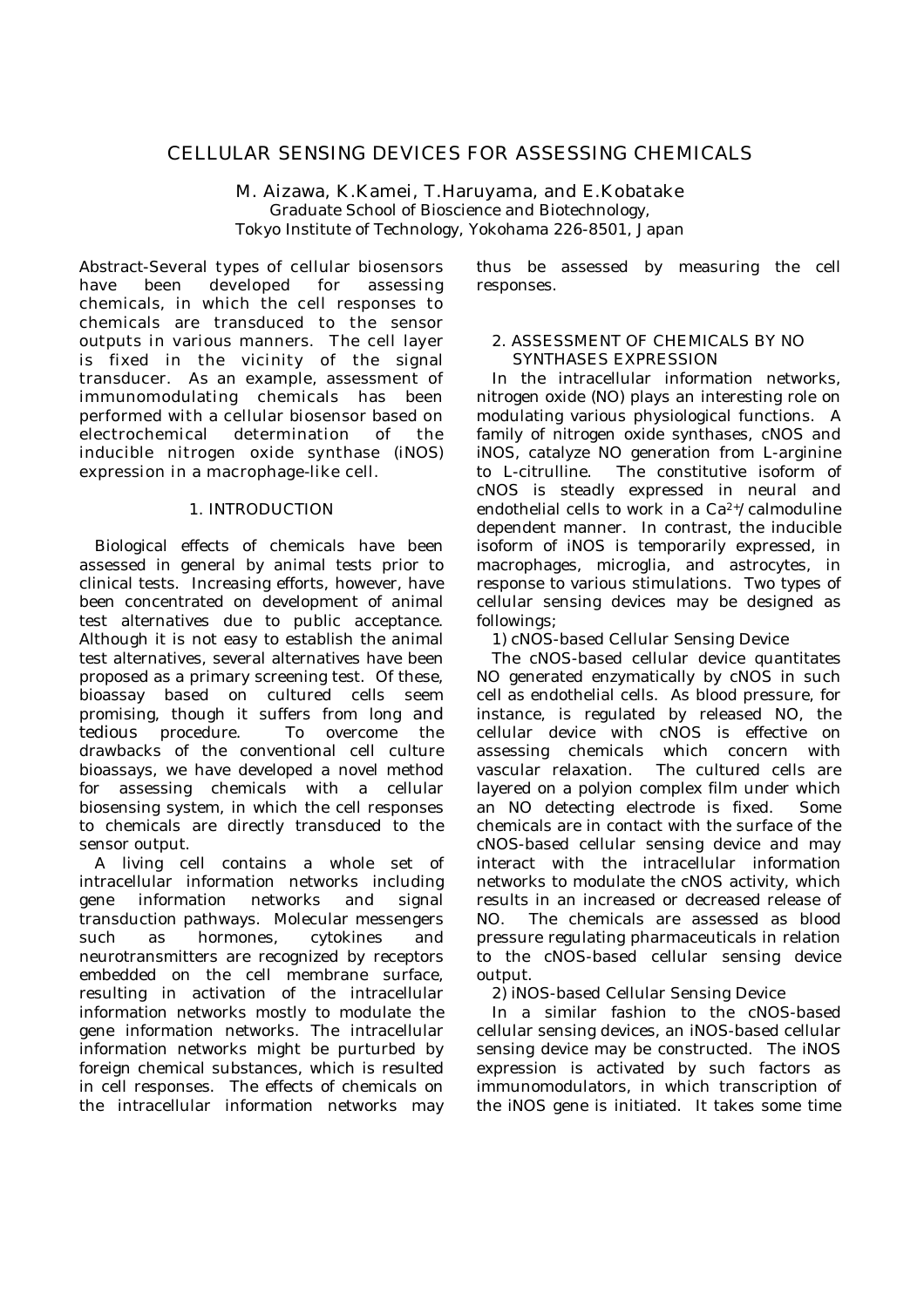| <b>Report Documentation Page</b>                                                                                                                                                                                                              |                           |                                                    |
|-----------------------------------------------------------------------------------------------------------------------------------------------------------------------------------------------------------------------------------------------|---------------------------|----------------------------------------------------|
| <b>Report Date</b><br>25 Oct 2001                                                                                                                                                                                                             | <b>Report Type</b><br>N/A | Dates Covered (from to)                            |
| <b>Title and Subtitle</b><br>Cellular Sensing Devices for Assessing Chemicals                                                                                                                                                                 |                           | <b>Contract Number</b>                             |
|                                                                                                                                                                                                                                               |                           | <b>Grant Number</b>                                |
|                                                                                                                                                                                                                                               |                           | <b>Program Element Number</b>                      |
| Author(s)                                                                                                                                                                                                                                     |                           | <b>Project Number</b>                              |
|                                                                                                                                                                                                                                               |                           | <b>Task Number</b>                                 |
|                                                                                                                                                                                                                                               |                           | <b>Work Unit Number</b>                            |
| Performing Organization Name(s) and Address(es)<br>Graduate School of Ioscience and Iotechnology, Tokyo Institute<br>of Technology Okohama, Japan                                                                                             |                           | <b>Performing Organization Report Number</b>       |
| <b>Sponsoring/Monitoring Agency Name(s) and Address(es)</b><br>US Army Research, Development & Standardization Group<br>(UK) PSC 802 Box 15 FPO AE 09499-1500                                                                                 |                           | <b>Sponsor/Monitor's Acronym(s)</b>                |
|                                                                                                                                                                                                                                               |                           | <b>Sponsor/Monitor's Report Number(s)</b>          |
| <b>Distribution/Availability Statement</b><br>Approved for public release, distribution unlimited                                                                                                                                             |                           |                                                    |
| <b>Supplementary Notes</b><br>Papers from 23rd Annual International Conference of the IEEE Engineering in Medicine and Biology Society, October<br>25-28, 2001, held in Istanbul, Turkey. See also ADM001351 for entire conference on cd-rom. |                           |                                                    |
| <b>Abstract</b>                                                                                                                                                                                                                               |                           |                                                    |
| <b>Subject Terms</b>                                                                                                                                                                                                                          |                           |                                                    |
| <b>Report Classification</b><br>unclassified                                                                                                                                                                                                  |                           | <b>Classification of this page</b><br>unclassified |
| <b>Classification of Abstract</b><br>unclassified                                                                                                                                                                                             |                           | <b>Limitation of Abstract</b><br>UU                |
| <b>Number of Pages</b><br>2                                                                                                                                                                                                                   |                           |                                                    |